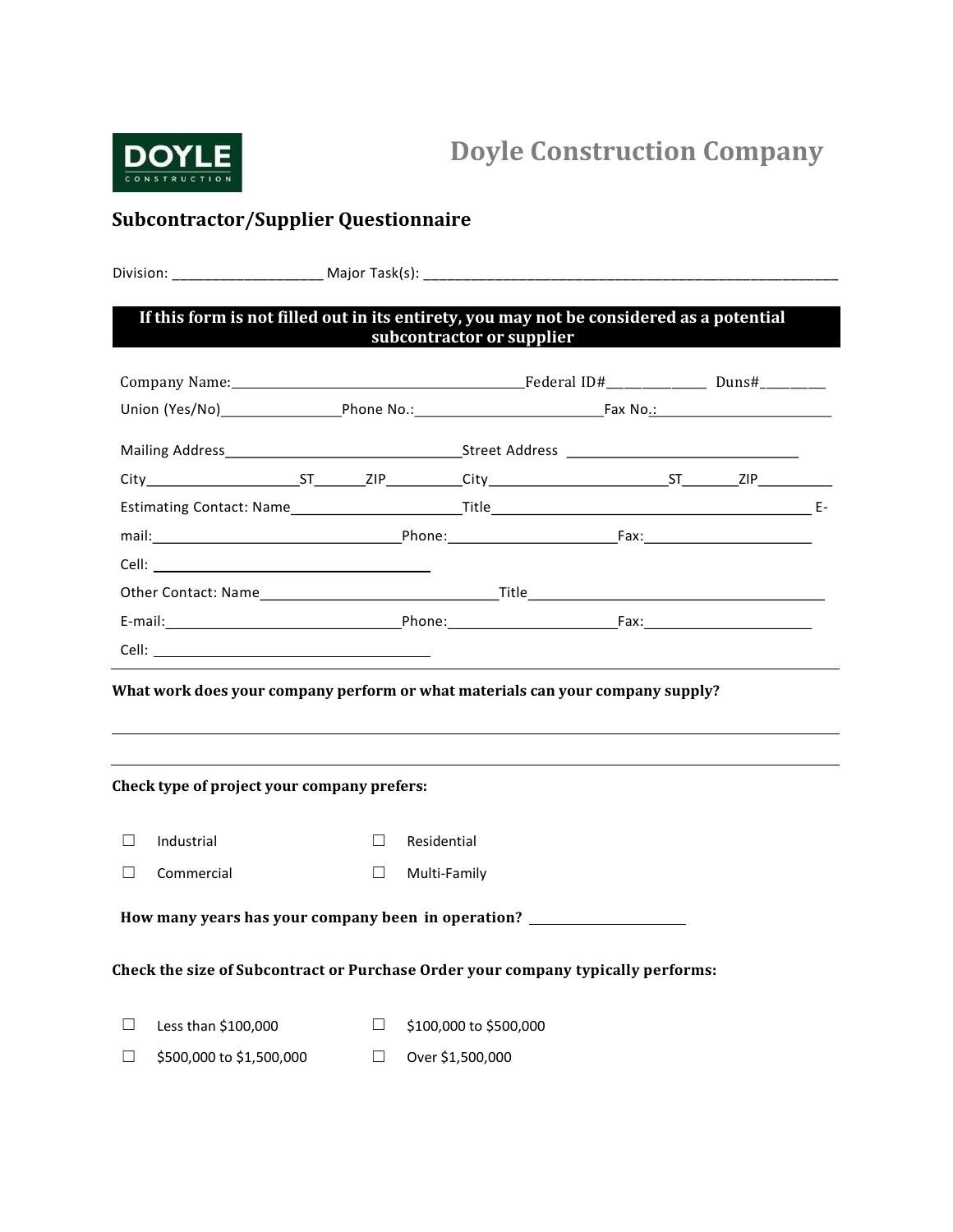| Annual revenue for the last two years:                             |               |          |                               |             |        |
|--------------------------------------------------------------------|---------------|----------|-------------------------------|-------------|--------|
| $2021 \quad $$                                                     |               |          |                               |             |        |
| Name two officers of your company                                  |               |          |                               |             |        |
|                                                                    |               |          |                               |             |        |
|                                                                    |               |          |                               |             |        |
| Check your company's area of operations:                           |               |          |                               |             |        |
| Washington, DC<br>□                                                | ⊔             | Virginia |                               |             |        |
| Maryland<br>$\Box$                                                 | $\Box$        |          | Southern Pennsylvania         |             |        |
|                                                                    |               |          |                               |             |        |
|                                                                    |               |          |                               |             |        |
| Can your company:                                                  |               |          |                               |             |        |
| Furnish a Payment & Performance Bond?                              |               | Yes      | No                            |             |        |
|                                                                    |               | П        | $\Box$                        |             |        |
| Qualify as a MBE Contractor?*                                      |               | П        | П                             |             |        |
| Qualify as a WBE Contractor?*                                      |               | П        | $\perp$                       |             |        |
| Furnish Material Only?                                             |               | П        | П                             |             |        |
| *MBE-Minor Business Enterprise<br>*WBE-Women's Business Enterprise |               |          |                               |             |        |
| Is your company affiliated with any other company?                 |               |          |                               |             |        |
|                                                                    |               |          |                               |             |        |
|                                                                    |               |          |                               |             |        |
|                                                                    |               |          |                               |             |        |
| List your company's insurance<br>limits:                           |               |          |                               |             |        |
| General Liability:                                                 |               |          |                               | Occ.        | _ Agg. |
| Auto Liability:                                                    |               |          |                               | Occ.        | Agg.   |
| <b>Excess Liability</b>                                            |               |          | $\overline{\phantom{a}}$ Occ. |             |        |
| Workmen's Compensation (Statutory)                                 | Yes $\square$ |          |                               | $No$ $\Box$ |        |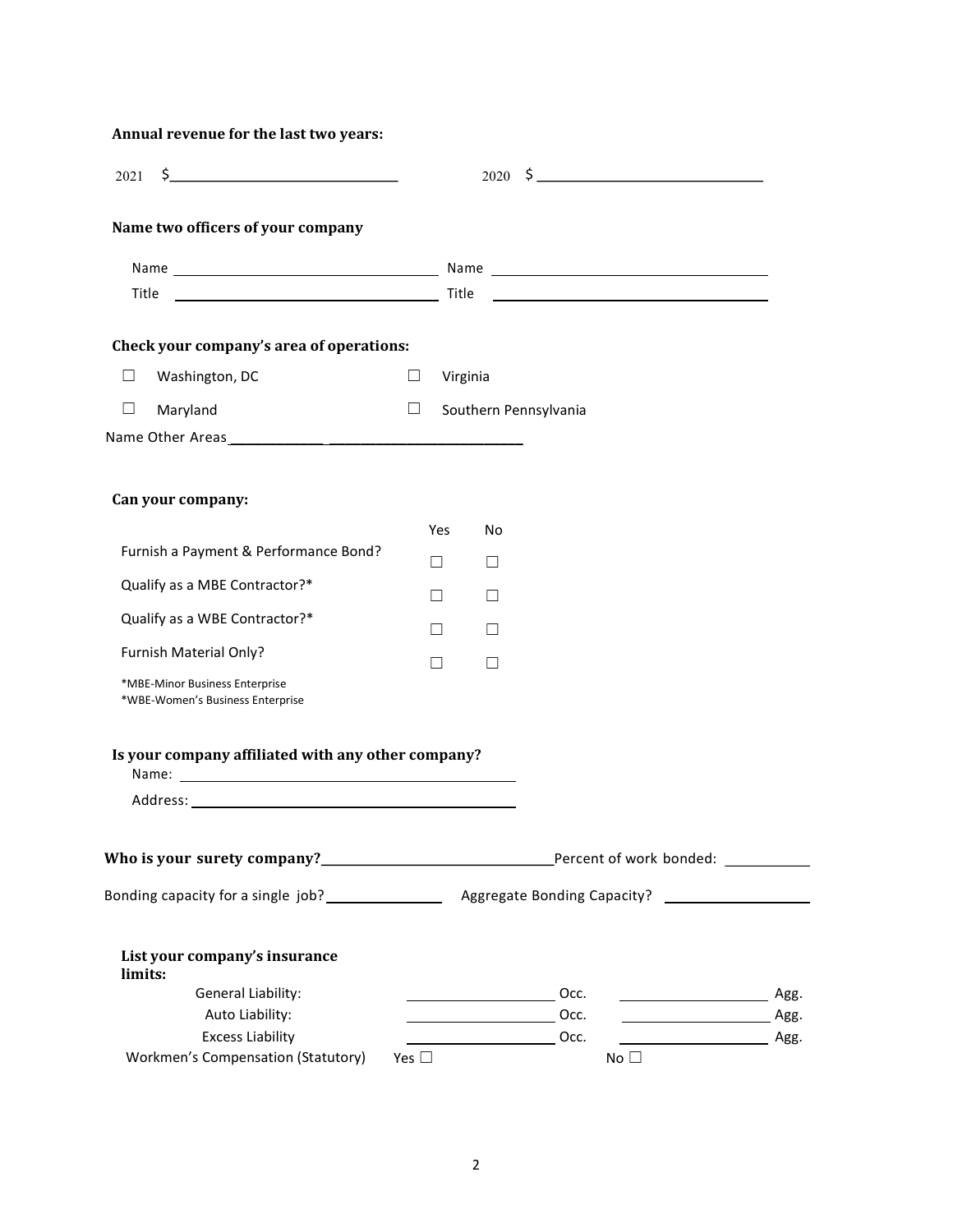# All information requested in this section is required from contractors, subcontractors, and other organizations whose services include providing labor beyond a customer's site.

| Year | <b>EMR</b> | Lost-Time Rate* | Recorded Rate** | # of OSHA Citations |
|------|------------|-----------------|-----------------|---------------------|
|      |            |                 |                 |                     |
|      |            |                 |                 |                     |
|      |            |                 |                 |                     |

#### Provide the following rates for your company for the past three y ears (including current year):

# ∗200,000 \*Lost-Time Rate= # ℎ . # ∗200,000 \*\* Recordable Injury Rate= $\frac{\# of \ work \ related \ injuries \ per \ yr\cdot 200,000}{\# of \ man \ hours \ worked \ per \ yr.}$ 

### Describe your OSHA Citations (if applicable):

#### Please complete General Contractor references:

| Company | <b>Contact Name</b> | Phone | Email |
|---------|---------------------|-------|-------|
|         |                     |       |       |
|         |                     |       |       |
|         |                     |       |       |
|         |                     |       |       |
|         |                     |       |       |
|         |                     |       |       |
|         |                     |       |       |
|         |                     |       |       |

# Please complete Supplier/Credit References:

| Company | <b>Contact Name</b> | Phone | Email |
|---------|---------------------|-------|-------|
|         |                     |       |       |
|         |                     |       |       |
|         |                     |       |       |
|         |                     |       |       |

#### Sample Projects

| Project Name | Date<br>Completed | Dollar Value of<br>Subcontractor Scope of Work | GC on Project |
|--------------|-------------------|------------------------------------------------|---------------|
|              |                   |                                                |               |
|              |                   |                                                |               |
|              |                   |                                                |               |
|              |                   |                                                |               |
|              |                   |                                                |               |
|              |                   |                                                |               |